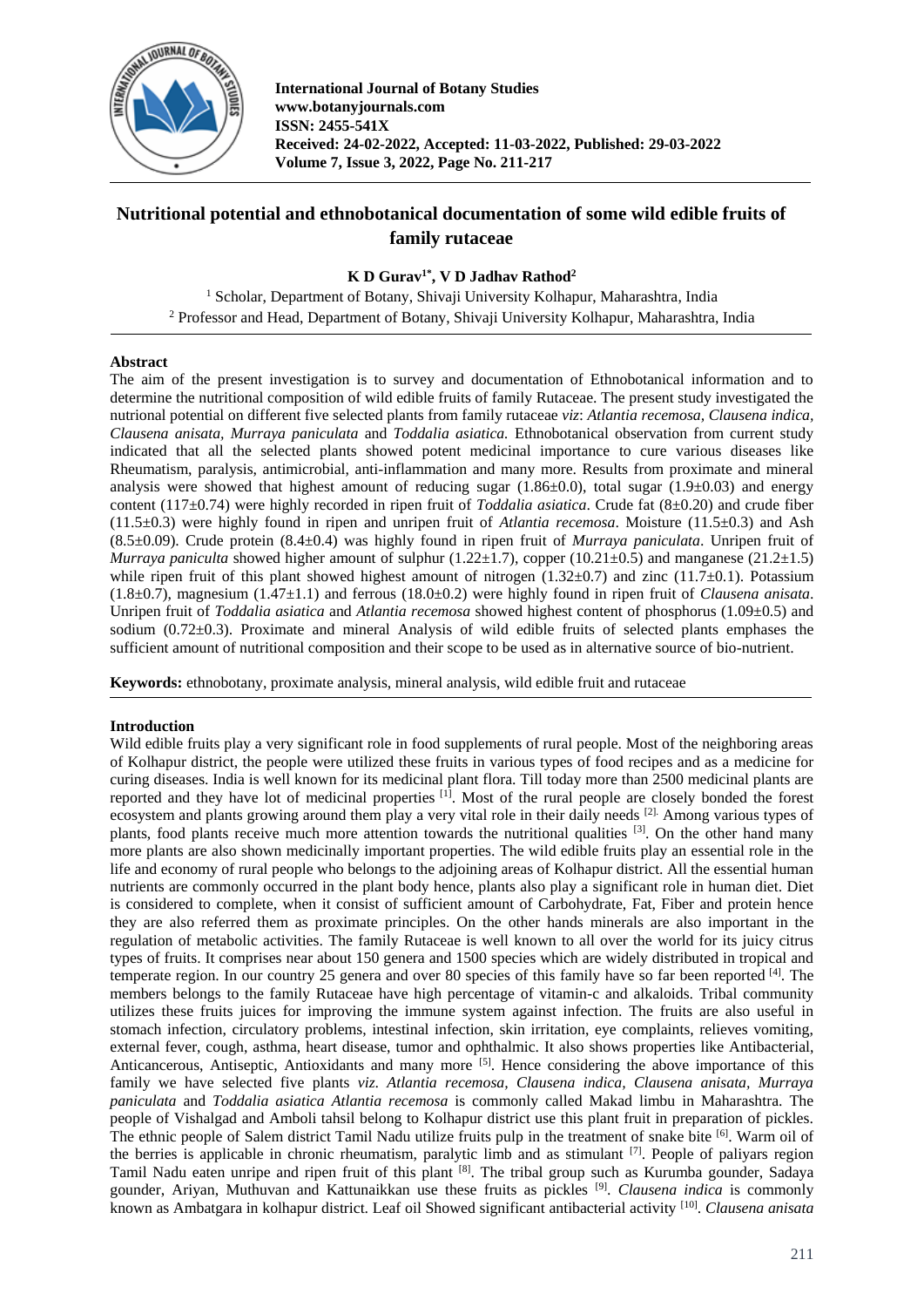is a tropical shrubby or tree plant attains a height up to 10 meters and highly growing in evergreen forests  $[11]$ . In traditional system of medicine this plant is meant for effective remedies against malaria, worm's infections, headaches, rheumatism, arthritis and other inflammatory conditions <sup>[12]</sup>. Akwaibom state people prepared a decoction from boiled stem bark to treat measles [13]. The detail work on the fruit of this two species was not yet to be done. So, in the present investigation we have focused on proximate and mineral analysis for assessing its nutritional potentiality. *Murraya paniculata* is locally known as kunti. Fruits are commonly used as spice in various types of curries for the flavor and fragrance. Its leaves are used in preparing soup, fish, and meat and chicken dishes. The ethnic people of sugali tribes of yeramalais Andhra Pradesh used this plant in the treatment of snake bite [14]. Flavanoid is isolated from fruits and its play a vital role against various biotic and abiotic stresses [15] . *Toddalia asiatica* is commonly known as Jungali mirchi, occurred in tropical and sub tropical areas of India. Traditionally, the fruits are useful in treatment of malaria and cough [16]. In the treatment of stomachache and toothache the powder paste is useful <sup>[17]</sup>. In the treatment of cough and throat pain the fruit decoction is useful and also used for culinary purposes in the form of pickles <sup>[18]</sup>.

#### **Material and Methods**

#### **Collection of Plant material**

All species were collected in their respective flowering and fruiting seasons during frequently visits. The specimens were identified by utilizing taxonomic keys and regional floras [19]. The herbarium were prepared as per the standardized method and deposited at the Shivaji university herbarium center (SUK). The collection numbers of selected specimens are as follows. *Atlantia recemosa-* KDG-2, *Clausena indica* KDG-7, *Clausena anisata* KDG-1*, Murraya paniculata* KDG-5 *and Toddalia asiatica* KDG-6. Plants in table no.1 are arranged in their alphabetically manner in order of their local name, Flowering and fruiting seasons, part used and medicinal importance.

#### **Preparation of plant extracts**

The collected plants fruits were washed immediately in laboratory with the help of distilled water and kept for in shady places until weight has been constant  $[20]$ . Then all the fruit sample are dried with the help oven at  $40^{\circ}$ C for one week, and finally sample was ground with grinder and stored in air tight bottles for further investigation [21].

#### **Ethnobotanical documentation of selected plants**

Frequently field visits were undertaken in various localities of Kolhapur district. Information regarding selected medicinal plants was obtained from farmers, rural people who utilized these plants fruit in their livelihood and as medicine in curing of different types of diseases.

#### **Proximate analysis**

Moisture and Ash content were determined by Association of Official Analytical Chemists method (AOAC)<sup>[22]</sup>. Ash was determined by silica crucibles with the help of ignition in a muffle furnace at  $625^{\circ}$ C for 2hrs. Crude fat and fiber were determined by Sadasivam and Manikam <sup>[23]</sup>. Kjeldahl's nitrogen assay (NX6.25) was involved in the determination of crude protein. Reducing, non-reducing sugar and starch was determined by according to the described method by Nelson <sup>[24]</sup>. Carbohydrate was determined by sum of total sugar and starch. Nutritive value (Kcal/100g sample) was calculated with Atwater factor of 4, 9 and 4 for protein, fat and carbohydrate respectively. This conversion factor was multiplied by 4.186 in order to obtain energy values in KJ  $^{[25]}$ .

#### **Mineral analysis**

The sample was digested using HNO<sub>3</sub> and Perchloric acid and passed through AAS for the analysis of different minerals such as Calcium, Magnesium, Iron, Manganese, Zinc and Copper [26]. Individual element like Nitrogen was determined using the recommended method <sup>[27]</sup>. Potassium and Sodium was determined by flame photometer after acid digestion. Phosphorus was determined spectrophotometrically by using Molybdate-Vanadate reagent and  $KH_2PO_4$  as a standard  $^{[28]}$ .

#### **Results and discussions:**

Ethnobotanical information, local names of selected plants, their part used, flowering and fruiting season and edible and medicinal importance were depicted in table no.1.

| Sr.No.         | <b>Botanical</b><br>names | Local<br><b>Name</b> | <b>Part used</b>   | <b>Season of</b><br><b>Flowering and</b><br>fruiting | <b>Medicinal uses</b>                                                                                                     |  |  |
|----------------|---------------------------|----------------------|--------------------|------------------------------------------------------|---------------------------------------------------------------------------------------------------------------------------|--|--|
|                | Atlantia<br>recemosa      | Makad<br>limbu       | Fruits and<br>leaf | Oct-Jun                                              | Digestive and cough [29]. Pickles by tribes [30].<br>Rheumatism and paralysis <sup>[31]</sup> As a Fodder <sup>[32]</sup> |  |  |
| $\overline{c}$ | Clausena<br>indica        | Ambatgara            | Fruits and<br>leaf | Feb-June                                             | Fruits are edible in local areas Of Tillarinagar.<br>Decoction was used in the treatment of<br>Malaria <sup>[33]</sup>    |  |  |

**Table 1:** Ethnobotanical Survey Documentation of Wild Edible Fruits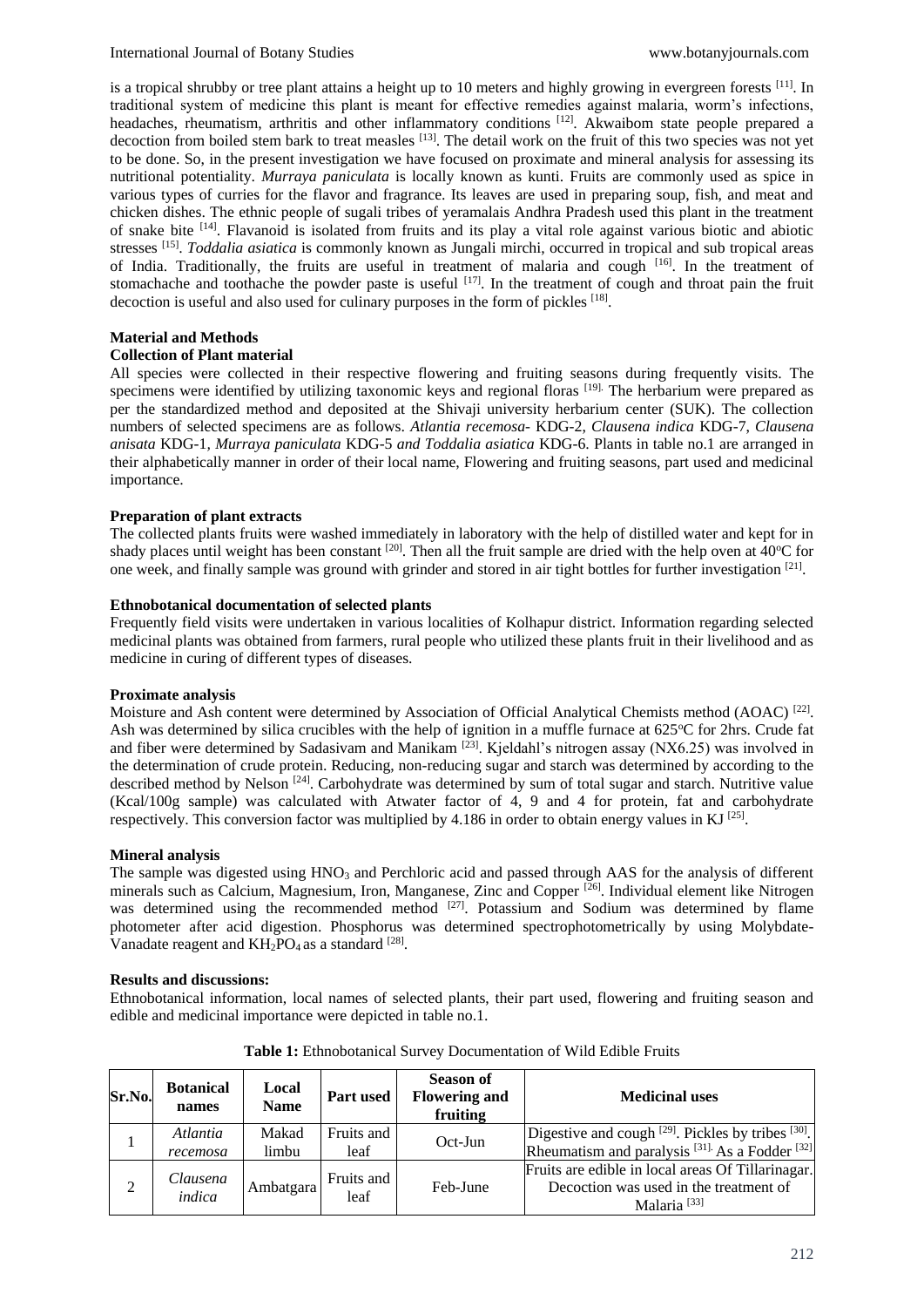| 3 | Clausena<br>anisata          | Ambatgara         | Fruits and<br>leaf       | Sept-May | Ripen fruits are edible in local areas of<br>Vishalgad.                                                    |
|---|------------------------------|-------------------|--------------------------|----------|------------------------------------------------------------------------------------------------------------|
| 4 | <i>Murraya</i><br>paniculata | Kunti             | Ripe fruit<br>and leaf   | Nov-June | Fruits are edible and leaf is used in food<br>Curry                                                        |
|   | Toddalia<br>asiatica         | Jungali<br>mirchi | Fruits, stem<br>and leaf | Oct-June | Malarial treatment $[34]$ . The unripe fruit is<br>rubbed down with oil make a stimulant for<br>Arthritis. |

The results obtained on proximate composition of wild edible fruits of selected plants are depicted in table no.2. The moisture content of the analyzed sample ranged between  $51.5\pm1.5$  to  $64.7\pm0.16$  g/100g with the highest being in a Ripen fruit of *Clausena anisata* (64.7±0.16). The moisture contents obtained from *Glycosmis pentaphylla* had (61.7±0.34) and it was showed in the study of nutrient analysis of Some Selected Wild Edible Fruits of Deciduous Forests of India <sup>[35]</sup>. The earlier author recorded slightly lesser value of nutrients than present study. The ash content (8.5±0.09) was highly recorded in unripen fruit of *Clausena anisata* and it was least (2.0±0.08) in ripen fruit of *Clausena indica*. The rest of the wild edible fruits contain appropriate amount of ash. Unripen fruit of *Murraya paniculata* showed highest amount of protein 8.4±0.4, the recorded value is more than the work done by <sup>[36]</sup>. The commercial fruits like apple  $(0.2\%)$ , curd apple  $(7.1\%)$  and lichi  $(1.1\%)$  [37], here all these values are smaller than the present investigation, hence this fruits may be utilized as alternative sources for commercial fruits. The crude fat ranged between 8±0.26 g/100g in the ripen fruit of *Atlantia recemosa* to 2.5±0.08 g/100g in unripen fruit of *Murraya paniculata.* Similar work, entitled with "Nutritional potential of wild edible fruits used by local people of Meghalaya" <sup>[38]</sup>. They have mentioned crude fat value (12.54±0.04) in the fruit of *Zanthoxylum armatum* and it was slightly greater than the present study. Crude fiber (11.5±0.3) were maximum reported in Unripen fruit of *Atlantia recemosa* while lowest amount were occurred in ripen fruit of *Clausena indica* in present study the crude fiber values are more than commercial fruits like apple, curd apple and lichi <sup>[39]</sup>. Reducing sugar (1.86±0.05), Total sugar (1.9±0.03) in ripen and starch (10.6±) were higher in the unripen fruit of *Toddalia asiatica* while less amount of reducing sugar(0.3±0.05) and total sugar (0.46±0.02) were reported in unripen fruit of *Clausena indica.* Higher value of total sugar was recorded in commercial fruit like orange (9.1) <sup>[40]</sup>. The ripen fruit of *Toddalia asiatica* showed highest nutritive values (117.02 $\pm$ 0.74).

| Sr.<br>No.     | <b>Plant</b><br><b>Name</b> |   | <b>Moisture</b>                  | Ash | Crude<br><b>Protein</b><br>(NX6.25) | Crude<br>Fat | <b>Fiber</b> | <b>Crude Reducing</b><br><b>Sugar</b> | <b>Total</b><br>Sugar | <b>Starch</b>                                                                  | <b>Nutritive</b><br>Value                                                         |
|----------------|-----------------------------|---|----------------------------------|-----|-------------------------------------|--------------|--------------|---------------------------------------|-----------------------|--------------------------------------------------------------------------------|-----------------------------------------------------------------------------------|
|                | A.r.                        |   | UR $51.5 \pm 0.2$ 5.0 $\pm 0.2$  |     | $3.62 \pm 0.1$                      |              |              |                                       |                       | $4\pm0.40$  11.5 $\pm$ 0.3   0.6 $\pm$ 0.02   0.84 $\pm$ 0.04  2.59 $\pm$ 0.07 | $66.86{\pm}4.5$                                                                   |
|                |                             | R | $56.0 \pm 0.4$ 3.6 $\pm 0.4$     |     | $4.1 \pm 0.15$                      |              |              |                                       |                       | $8\pm0.20$   $7.0\pm0.2$   $0.7\pm0.05$ $0.98\pm0.04$ $2.13\pm0.3$             | $104.2+2.9$                                                                       |
| $\mathfrak{D}$ | C. a.                       |   | UR $61.2 \pm 0.28$ .5 $\pm 0.09$ |     | $7.56 \pm 0.4$                      |              |              |                                       |                       |                                                                                | $6.+0.0059.0+0.060.3+0.050.46+0.022.91+0.0898.97+8.44$                            |
|                |                             | R | $64.7+0.46+0.08$                 |     | $8.1 \pm 0.3$                       |              |              |                                       |                       |                                                                                | $6.5 \pm 0.015.0 \pm 0.020.59 \pm 0.010.68 \pm 0.0111.82 \pm 0.121106.6 \pm 1.88$ |
| 3              | $C_{.i}$ .                  |   | UR $56.5 \pm 0.6$ 7.1 $\pm 0.1$  |     | $5.62 \pm 0.1$                      |              |              |                                       |                       |                                                                                | 4.12±0.17.22±0.1   0.33±0.4   0.56±0.02   2.19±0.08   71.9±2.17                   |
|                |                             | R | $60.7 \pm 0.42.0 \pm 0.08$       |     | $6.3 \pm 0.02$                      |              |              |                                       |                       | $7.5\pm0.5$ $3.2\pm0.01$ $0.61\pm0.01$ $0.7\pm0.01$ $1.82\pm0.12$              | $105.2 + 2.2$                                                                     |
| 4              | M. p.                       |   | UR $54.2 \pm 0.44.1 \pm 0.06$    |     | $7.4 \pm 0.2$                       |              |              |                                       |                       | $2.5\pm0.05$ [5.1 $\pm$ 0.03] $0.73\pm0.4$ [1.14 $\pm$ 0.05] $3.18\pm0.02$ ]   | $72.37 \pm 1.7$                                                                   |
|                |                             | R | $55.0\pm 0.7$ $3.2\pm 0.04$      |     | $8.4 \pm 0.4$                       |              |              |                                       |                       | $4.2\pm0.04$ $4.0\pm0.2$ $11.19\pm0.03$ $1.71\pm0.04$ $2.75\pm0.04$            | $92.93 + 2.4$                                                                     |
| 5              | T. a.                       |   | UR $53.4 \pm 0.5$ 6.0 $\pm$ 0.1  |     | $6.5 \pm 0.1$                       |              |              |                                       |                       |                                                                                | $6.5\pm0.077.39\pm0.111.16\pm0.0411.19\pm0.063.54\pm0.494.97\pm1.37$              |
|                |                             | R | $58.4 \pm 0.37.01 \pm 0.7$       |     | $6.87 \pm 0.1$                      |              |              |                                       |                       |                                                                                | 7.22±0.49.21±0.01.86±0.05  1.9±0.03   2.45±0.1  117.02±0.74                       |

**Table 2:** Proximate Composition of Wild Edible Plant Species (G/100g Fresh Weight)

Values are means of three determinations  $\pm SD$  (n=3), Calculated by using Atwater factors (Nutritive value). A.r*- Atlantia recemosa,* C.a*.- Clausena anisata,* C.i- *Clausena indica*, M.p*.- Murraya paniculata* and T.a*. - Toddalia asiatica.*

The results obtained from mineral analysis of wild edible fruits are expressed as g/100g (macroelements) and mg/100g (microelement) of dry weight and they were depicted in table no. 2 and 3 respectively. Most of the local resident in different parts of the world utilized these wild edible fruits as good sources of minerals [41, 42 and 43]. In present study, Potassium (1.8±0.7) was maximum being recorded in unripe fruit of *Clausena anisata* and least amount were occurred in unripen fruit of *Atlantia recemosa.* High content of potassium in diet plays vital role in controlling hypertension [44]. Potassium also associated with a decrease in blood pressure, important for heart and bone health, also reduces the coronary heart deseases [45]. Similar work was done in "Nutreint analysis of some selected wild edible fruits of decideous forest of India [46]. They have selected two speceis of family rutaceae i.e. *Glycosmis pentaphylla* and *Toddalia asiatica*. The values mentioned in this work for sodium, potassium and calcium is lower than the present study. The variaion may be due to genetic origin, soil fertility, age of plants and geographical regions  $[47]$ . Maximum number of nitrogen (1.6 $\pm$ 1.5) was recorded in ripen fruits *Toddalia asiatica.* In addition mineral such as calcium and magnesium play vital role in maintinig body tempreture, building of red blood cell and making good of worm out cell [48]. In present study higher number of calcium (1.4±1.05) was recorded in unripen fruit of *Clausens indica.* In growth, skeletal development and various vital processess within living organisms both of these elements shows significant role [49]. Sulphur and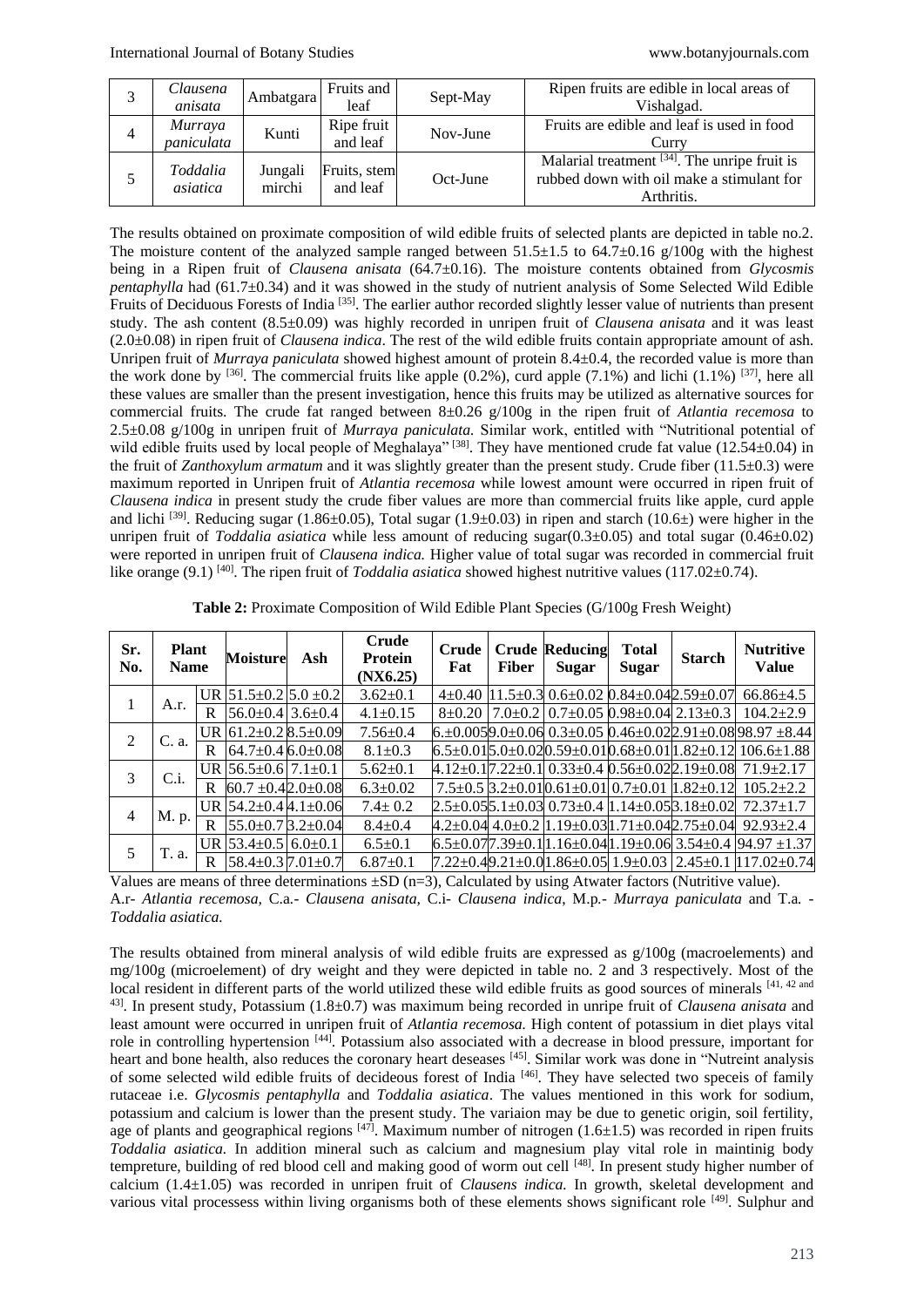sodium were sufficiently occurred in all selected plants fruits. All the above trace element act as a structural and functional compound of metalloprotein and enzyme.

|                | <b>Plant Species</b> |           | <b>Name of Macro elements</b> |                   |                  |                |                  |                 |                 |                |  |
|----------------|----------------------|-----------|-------------------------------|-------------------|------------------|----------------|------------------|-----------------|-----------------|----------------|--|
| Sr.No.         |                      |           | Nitrogen                      | <b>Phosphorus</b> | <b>Potassium</b> | Calcium        | <b>Magnesium</b> | <b>Sulphur</b>  | Sodium          |                |  |
|                | A.r                  | <b>UR</b> | $0.58 \pm 0.02$               | $0.15 \pm 0.02$   | $0.22 \pm 0.2$   | $1.0 \pm 0.3$  | $1.02 \pm 0.02$  | $0.9 \pm 0.2$   | $0.72 \pm 0.3$  |                |  |
|                |                      | R         | $0.67 \pm 0.03$               | $0.19 \pm 0.03$   | $0.24 \pm 0.01$  | $0.49 \pm 0.3$ | $1.18 \pm 0.02$  | $0.2{\pm}0.6$   | $0.44 \pm 0.08$ |                |  |
| 2              | C. a.                | UR        | $1.21 \pm 0.1$                | $0.81 \pm 0.2$    | $1.4 \pm 0.2$    | $1.06 \pm 1.1$ | $0.90 \pm 0.8$   | $0.4 \pm 0.9$   | $0.21 \pm 0.05$ |                |  |
|                |                      |           | R                             | $1.3 \pm 0.1$     | $0.83 \pm 0.7$   | $1.8 \pm 0.7$  | $1.03 \pm 1.0$   | $1.47 \pm 1.1$  | $0.1 \pm 1.0$   | $0.17 \pm 1.0$ |  |
| 3              | $C_i$                | UR        | $0.91 \pm 0.04$               | $0.59 \pm 0.5$    | $0.90 \pm 0.08$  | $1.49 \pm 1.0$ | $1.30 \pm 1.01$  | $0.4 \pm 1.01$  | $0.33 \pm 0.05$ |                |  |
|                |                      | R         | $1.01 \pm 0.1$                | $0.76 \pm 0.4$    | $1.32 \pm 0.04$  | $0.91 \pm 1.5$ | $1.33 \pm 1.12$  | $0.3 \pm 1.02$  | $0.37 \pm 0.03$ |                |  |
| $\overline{4}$ | M. p.                | <b>UR</b> | $1.2 \pm 0.1$                 | $0.27 \pm 1.0$    | $0.94 \pm 0.5$   | $1.34 \pm 1.3$ | $0.90 \pm 1.15$  | $1.22 \pm 1.7$  | $0.20 \pm 1.2$  |                |  |
|                |                      | R         | $1.32 \pm 0.7$                | $0.85 \pm 1.2$    | $0.94 \pm 2.1$   | $0.98 \pm 2.0$ | $0.93 \pm 1.5$   | $1.01 \pm 0.7$  | $0.47 \pm 1.4$  |                |  |
| 5              | T. a.                | <b>UR</b> | $1.1 \pm 0.01$                | $0.96 \pm 1.1$    | $0.86 \pm 1.73$  | $0.7 \pm 2.08$ | $0.80 \pm 1.1$   | $0.98 \pm 1.02$ | $0.21 \pm 2.1$  |                |  |
|                |                      | R         | $1.6 \pm 0.1$                 | $1.09 \pm 0.5$    | $1.20 \pm 2.03$  | $0.2{\pm}2.0$  | $0.91 \pm 1.15$  | $0.73 \pm 1.5$  | $0.10{\pm}2.8$  |                |  |

**Table 3:** macro- elements of wild edible fruits (g/100 g dry weight)

**Table 4:** Micro- Elements of Wild Edible Fruits **(**Mg/100 G Dry Weight).

|                | <b>Plant Species</b> |              | <b>Name of Micro elements</b> |                 |                 |                  |  |  |  |  |
|----------------|----------------------|--------------|-------------------------------|-----------------|-----------------|------------------|--|--|--|--|
| Sr.No.         |                      |              | Zinc                          | <b>Ferrous</b>  | Copper          | <b>Manganese</b> |  |  |  |  |
|                |                      | <b>UR</b>    | $2.28 \pm 0.05$               | $2.44 \pm 0.49$ | $2.5 \pm 0.1$   | $3.4 \pm 0.04$   |  |  |  |  |
|                | A.r                  | R            | $7.88 \pm 0.08$               | $8.4 \pm 0.3$   | $1.90 \pm 0.71$ | $1.8 \pm 0.3$    |  |  |  |  |
|                |                      | <b>UR</b>    | $2.9 \pm 0.01$                | $8.2 \pm 0.1$   | $8.4 \pm 0.25$  | $21.1 \pm 0.35$  |  |  |  |  |
| $\overline{2}$ | C. a.                | R            | $3.5 \pm 1.14$                | $14.04 \pm 0.1$ | $7.1 \pm 0.1$   | $19.9 \pm 0.1$   |  |  |  |  |
|                | $C_i$                | <b>UR</b>    | $8.6 \pm 0.13$                | $16.9 \pm 0.3$  | $9.2 \pm 0.11$  | $20.4 \pm 0.18$  |  |  |  |  |
| 3              |                      | R            | $11.0 \pm 0.14$               | $18.0 \pm 0.2$  | $8.6 \pm 0.12$  | $18.4 \pm 0.17$  |  |  |  |  |
|                |                      | UR.          | $9.1 \pm 0.2$                 | $4.7 \pm 0.21$  | $10.21 \pm 0.5$ | $21.2 \pm 1.5$   |  |  |  |  |
| 4              | M. p.                | R            | $11.7 \pm 0.1$                | $9.8 \pm 0.04$  | $10.09 \pm 0.4$ | $12.6 \pm 0.14$  |  |  |  |  |
|                |                      | $_{\rm{UR}}$ | $3.8 \pm 0.1$                 | $11.8 \pm 0.05$ | $8.3 \pm 0.01$  | $19.1 \pm 0.15$  |  |  |  |  |
| 5              | T. a.                | R            | $6.9 \pm 0.06$                | $14.3 \pm 0.3$  | $7.7 \pm 0.1$   | $9.1 \pm 0.1$    |  |  |  |  |

Micro element such as copper (10.21±0.54) and manganese (21.2±1.5) in unripen and zinc (11.7±0.1) in ripen were highly reported in fruit of *Murraya paniculata*. Highest amount of Ferrous (18.0±0.2) was showed in ripen fruit of *Clausena indica.* Similar investigation was done entitled with "Proximate and mineral analysis of fruit of *Zanthoxylum rhetsa* and *Glycosmis pentaphylla.* [50] Most useful ethnomedicinal plants in Kolhapur district". Here they have mentioned the values of microelements which are ranged  $(0.86\pm0.33$  to 2.9  $\pm0.23$ , 1.2 $\pm0.2$  to 3.1 $\pm$ 0.3, 2.9 $\pm$ 0.14 to 9.7 $\pm$ 0.13 and 1.69 $\pm$ 0.12 to 6.1 $\pm$ 0.17) for Zinc, Ferrous, Copper and Manganese respectively. According to the above significant results, the present study suggest that the all selected fruits are rich in proximate and mineral composition. Appropriate amount of consumption of these fruit will contribute great impotant towards nutritional potential, protection against deseases and malnurtition.

**Images of selected plants show Flowering Twig, Unripen fruit and Ripen fruit.**



**Fig 1:** *Atlantia recemosa*



**Fig 2**: *Clausena anisata.*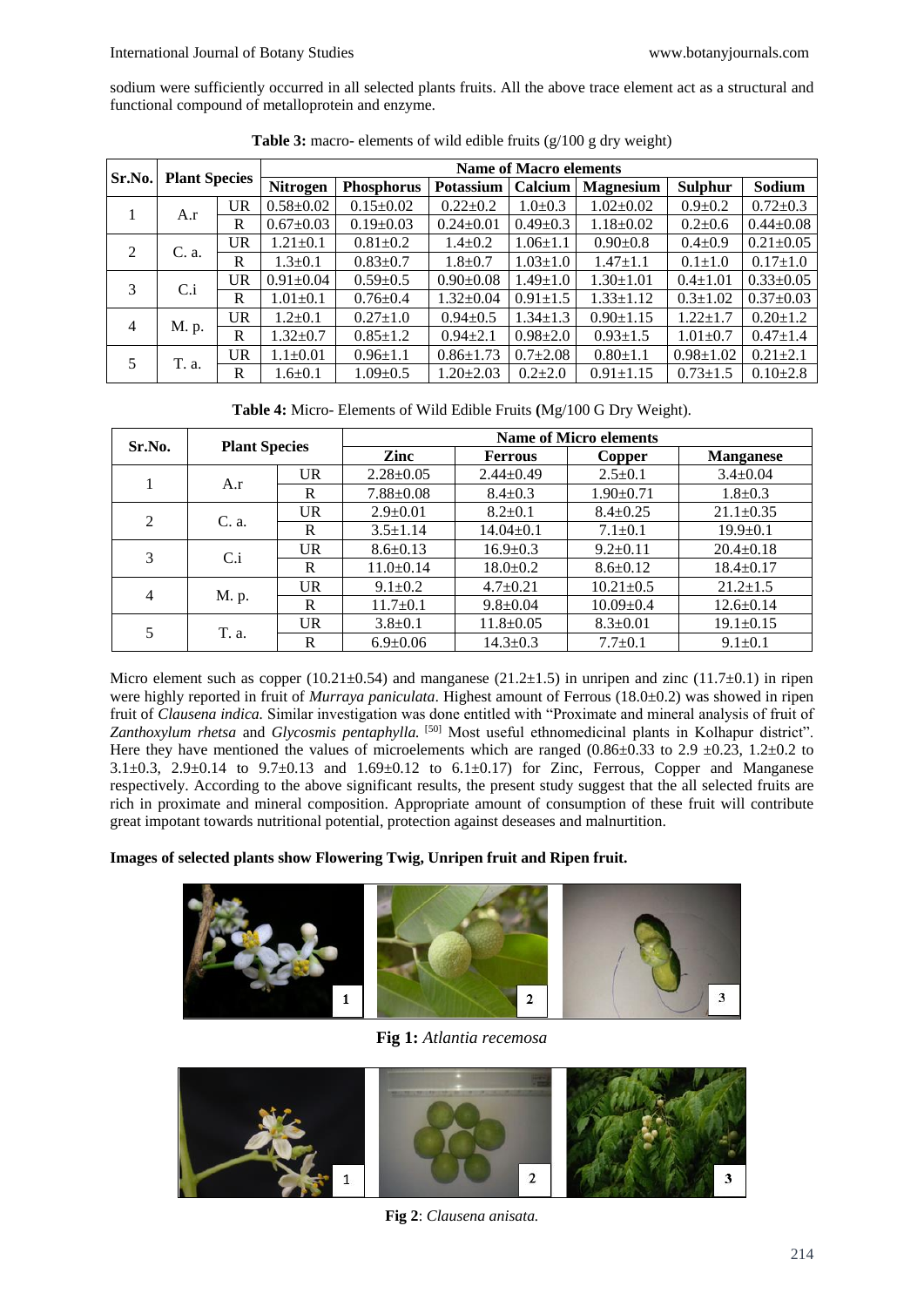

**Fig 3:** *Clausena indica*



**Fig 4:** *Murraya paniculata*



**Fig 5:** *Toddalia asiatica*

## **Conclusion**

This study indicates that the proximate and minerals may serves as a sources of nutrition and supplement. The present investigation also gives supporting evidence regarding medicinal values of selected plants. Thus, the present study concluded that the selected plants are alternative sources of nutrition and medicine to cure different types of diseases.

## **Acknowledgment**

I am thankful to the Department of Botany Shivaji University Kolhapur for extended support and providing necessary facilities during the tenure of this work.

## **References**

- 1. Talreja T, Sirohi P, Sharma T. Proximate composition analysis of two medicinally important plants *Achyranthus aspera* and *Cissus quadrangularis*. International journal of pharmacy and pharmaceutical science,2015:7(4):416-418.
- 2. Kadavul K, Dixit AK. Ethnomedicinal studies of the woody species of kalrayan and shervarayan hills, Eastern Ghats, Tamil Nadu. Indian Journal of Traditional Knowledge,2009:8(4):592-597.
- 3. Arinathan V, Mohan VR, Britto JD, Murugan C. Wild edible used by paliyars of the Western Ghats, Tamil Nadu.
- 4. Sharma OP: Plant Taxonomy, Tata McGraw Hill publishing company limited, New Dehli, India.
- 5. Roy D, Rahman AH. Systematic study and medicinal uses of Rutaceae family of Rajshahi district, Bangladesh; Plant Environment Development,2016:5(1):26-32.
- 6. Alagesaboopathi C: Ethnomedicinal plants used for the treatment of snake bites by Malagali tribales and rural people in Salan district, Tamil Nadu. International Journal of Bioscience,2013:3(2):42-53.
- 7. Das AK, Swamy S. Antioxidant activity and determination of bioactive compound by GC-MS in Fruit methanol extract- A comparative analysis of three Atlantia species from South India. Journal of Applied Pharmaceutical Science,2016:6(2):130-134.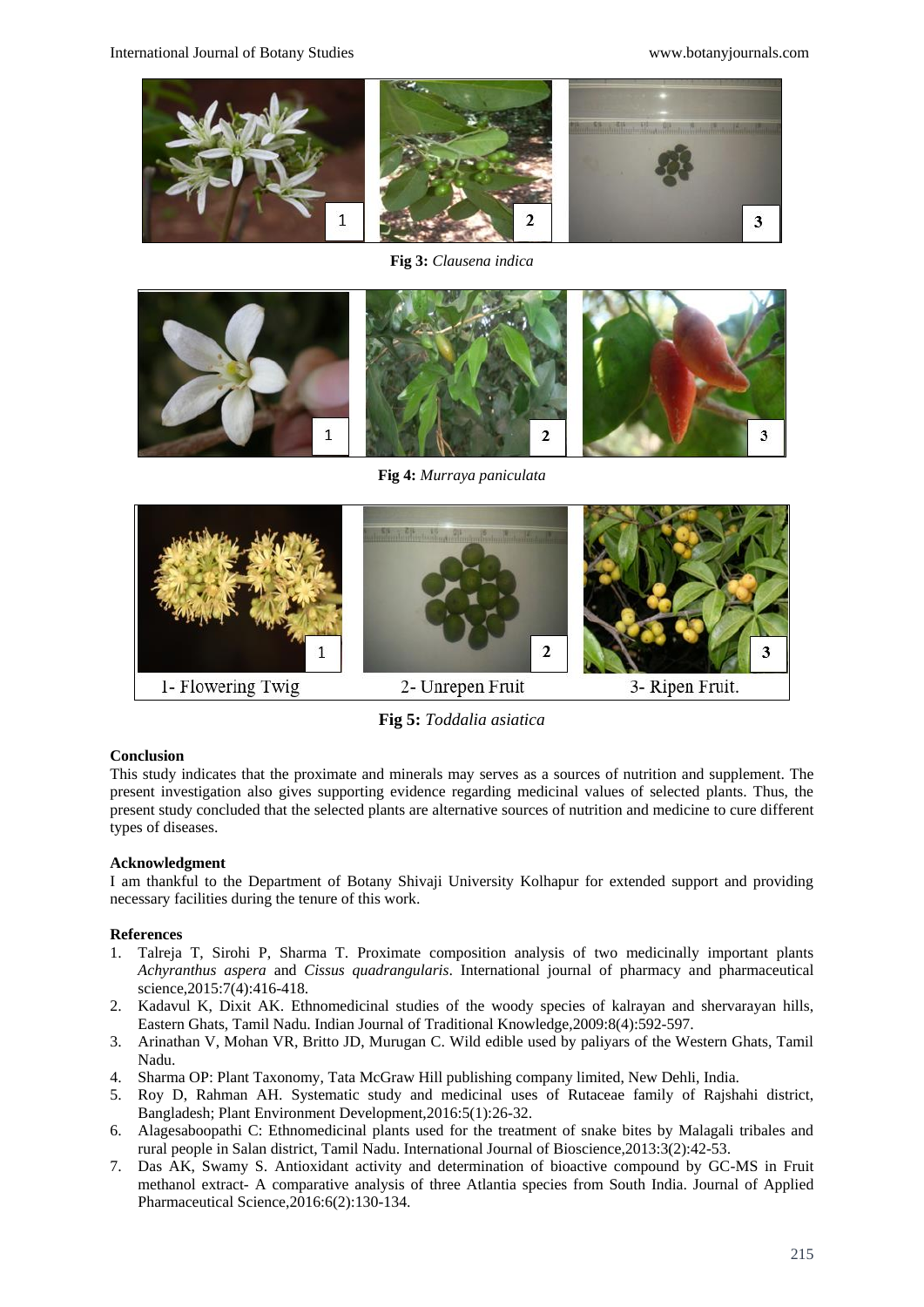- 8. Arinathan V, Mohan VR, John BA. Ethnomedicinal survey among paliyars tribal of srivilliputhur Grizzled Gaint Wild life Sanctuary, Tamil Nadu. Journal of Economic and Taxonomic Botany,2003:27:707-710.
- 9. Das AK, Stalin N, Muthuperumal C, Swamy PS. Wild plants used by Muthuvan and Kattunaikkan tribal communities of palakkayam in Nilambar of malappuram district, Kerala, Medicinal plants, International Journal of Phytomedicines and related Industries,2013:5(2):82-89.
- 10. Diep PT, Pawlouska AM, Cioni PL, Minth CV, Hung LM, Braca A. Chemical composition and Antimicrobial activity of *Clausena indica* (Dalz) oliv. (Rutaceae) essential oil from Vietnam. Natural product Communications,2009:4:869-72.
- 11. Okokon JE, Udoh AE, Andro UE and Amazu LU: Anti-inflammatory and Antipyretic activities of *Clausena anisata*. Molecular and Clinical Pharmacology,2012:3(1):47-54.
- 12. Huthings A, Scoth AH, Lewis G. Cunningham A: *Clausena anisata* (Willd.) Hook. f. ex.Benth. July medicinal plants; an inventory, University of natal press pietermaritobury South Africa, 153-154.
- 13. Yakoob AT, Tajuddin NB, Mathew S, Hussain MI, Qurdi I. GC-MS analysis of ethanolic stem extract of *Clausena anisata* (Willd.) Hook. f. ex.Benth. Pharmacogn Journal,2016:8(6): 576-578.
- 14. Basha SK, and Sudarsanam G, Traditional use of plants against snakebite in sugali tribes of yerramalais of Kurnool district, Andhra Pradesh. India. Asian pacific Journal of Tropical Biomedicine 2012; 575-9
- 15. Faisal M, Sarkar MH, Rahman A, Hassain AI, Rahman S, Bushar AB, *et al*. *Murraya paniculata* (L.) Jack. A potential plant for treatment of toothache. Journal of Dentistry oral disorders and therapy, 2004, 1-3
- 16. Shi L, Jiz Z, Liy M, Li YY, Gno CS. Antioxidant and antibacterial activity of *Toddalia asiatica* (Linn.) Lam. Root extracts. African Journal of Tradition complements Alternative medicine,2015:12(6):169-179.
- 17. Duraipandiyan V, Ayyanaran and Ignalimuthu S. Antimicrobial activity of some Ethnomedicinal plants used by paliyars tribe from Tamil. Nadu. India BMC complementary and Alternative medicine, 2006.
- 18. Rajkumar M, Chandra RH, Asres K, Veersham C. *Toddalia asiatica* (Linn.) Lam. A compressive Review. Pharmacognosy Reviews,2008:4:386-97.
- 19. Yadav SR, Sardesai MM. Flora of Kolhapur district, 2013
- 20. Singariya PR, Kumar KK, Maurya KK. Estimation of Bio-activity of Arial parts of *Withania somnifera* against the Bacterial and fungal microbes. International Journal Pharmacy and Pharmaceutical sciences,2012:4:553-557.
- 21. Singariya PP, Kumar KK, Maurya KK. Quantities and pharmacological examination of root extracts of *Withania somnifera* against human plant pathogen. Asian Journal of Research Chemistry,2012;5:733-737.
- 22. AOAC. Official methods of analysis, Association of official analytical chemists, Washington, D.C, USA, 15th edition, 1990, 375-380.
- 23. Sadasivam S and Manickam A: Biochemical methods. 2<sup>nd</sup> edition, New Age International (p) Ltd. Publisher, New Dehli,179-186.
- 24. Nelson NA. Phytochemical adaption of the Somogyi method for the detection of glucose. Journal of Biological Chemicals,1944:153:375-380.
- 25. WHO/FAO/UNO Report: Energy and protein Requirement WHO technical report series,1985:724:220.
- 26. Toth SJ, Prince AL, Wallace A, Mikkenlsen DS. Rapid quantitative determination of eight mineral elements in plants tissue systematic procedure involving use of a flame photometer. Soil Science,1948:66:459-466.
- 27. Hawk DB, Oser BL, Summerson WH. WH Practical physiological chemistry (publ). The Blockistan Co. USA.
- 28. Sekine T, Sasakawa T, Morita S, Kimura T, Kuratom K. Laboratory manual for physiological studies of Rice (Eds.), 1965.
- 29. Samydurai P, Jagathesh Kumar S, Aravinthan V, Thangapandian V. Survey of wild aromatic Ethnomedicinal plants of velingari hills in the Southern Western Ghats of Tamil Nadu, India. International Journal of Traditional medicine for Aromatic plants,2012:2(2):229-234.
- 30. Kadarul K, Dixit AK. Ethnomedicinal studies of the woody species of kalrayan and shervarayan hills Eastern Ghats, Tamil Nadu, Indian Journal of Traditional knowledge,2009:8(4):592-597.
- 31. Philips O, Gentry AH. The useful plants of Tambopota Peru: II. Additional hypothesis testing in quantitative ethnobotany, 1993.
- 32. Arulappan MT, Britto SJ, Rukmani K and Kumar RM: An Ethnobotanical study of medicnal plants used by ethnic people in Gingee Hills, Villupuram district Tamil Nadu. American Journal of Ethnomedicine 2015; 2(2):84-102.
- 33. Lyamah PC and Idu M. Ethnomedicinal survey of plants used in the treatment of malaria in Southern Nigeria. Journal of Ethnopharmacology,2015:173:287-302.
- 34. Orwa JA, Jondiko IJ, Minja RJ, Bekunda M. The use of *Toddalia asiatica* (Linn.) Lam. in tradition medicine practice in east Africa. Journal of Ethnopharmacology,2008:(115):257-262.
- 35. Mahapatra AK, Mishras, Basak UC, Panda PC. Nutrient analysis of some selected wild edible fruits of deciduous forest of India. An explorative study towards nonconventional Bio- nutrient, Advanced Journal of Food Sciences and technology,2012:4(1):15-21.
- 36. Arulappan MT, Britto SJ, Rukmani K, Kumar RM. An Ethnobotanical study of medicnal plants used by ethnic people in Gingee Hills, Villupuram district Tamil Nadu. American Journal of Ethnomedicine,2015:2(2):84-102.